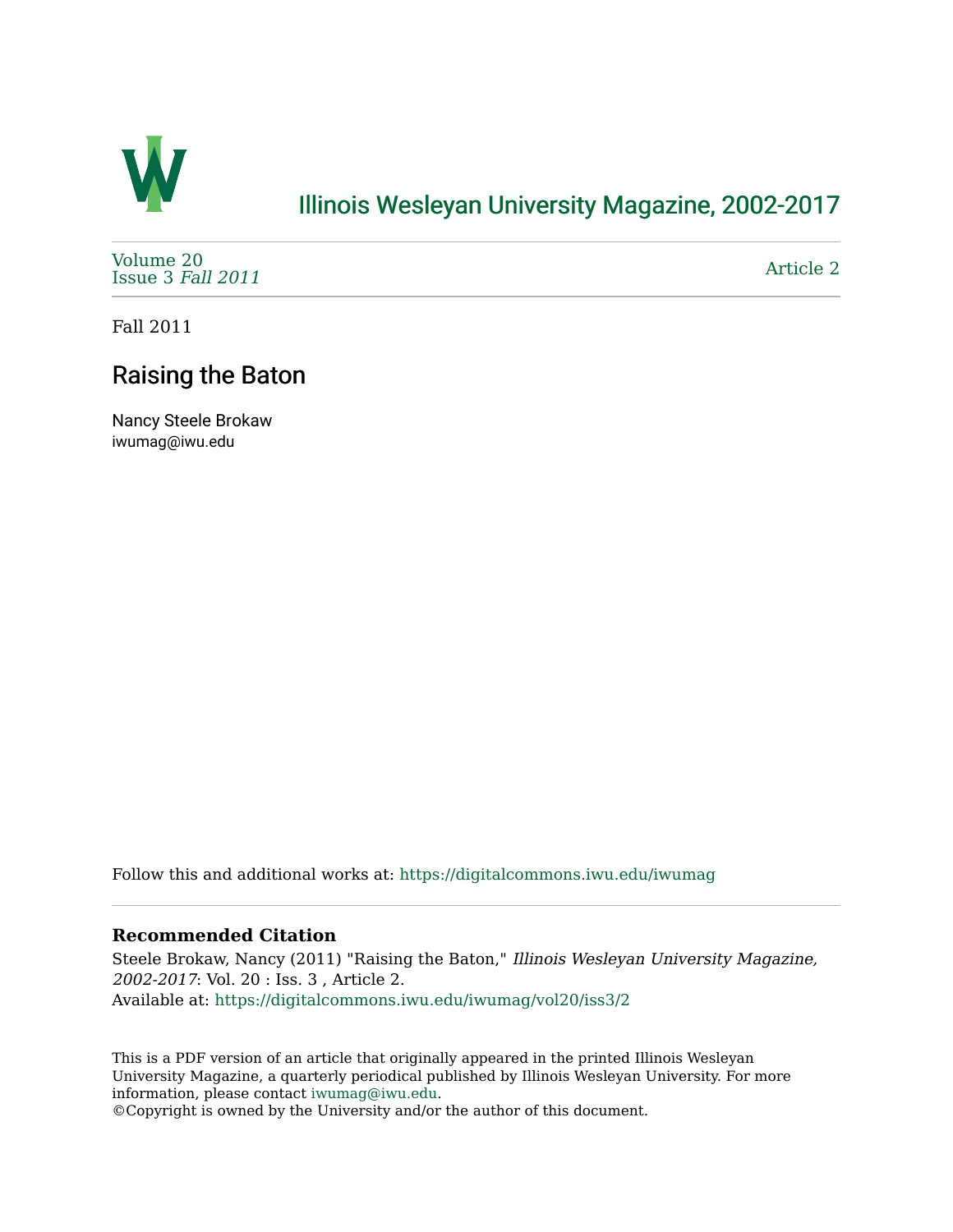# Raising the Baton

As the University's new provost, Jonathan D. Green plans to promote a collaborative tenor.

#### **Story by NANCY (STEELE) BROKAW '71 Photos by MARC FEATHERLY**



**Green leads the Danville (Va.) Symphony in a performance that included one of his own compositions, "Ars Vitae."**

While visiting campus as a candidate for the job of Illinois Wesleyan's new provost, Jonathan D. Green sensed it was a friendly place. But nothing prepared him for what he saw outside his Shaw Hall office on his first day of work.

It was a banner with the words "Think Green."

The slogan — denoting both IWU's official school color and its current eco-initiatives became a triple entendre when Green officially joined the University administration in August.

"Well," he concludes, flashing a smile, "I guess I was Green before it was popular."

Green arrived in central Illinois by way of Sweet Briar College. Located in the foothills of Virginia's Blue Ridge Mountains, Sweet Briar is one of 53 women's colleges in the United States. Green served as dean of the college and vice president for academic affairs. His previous administrative roles included music department chair and associate dean.

"As provost and dean of the faculty, Jonathan takes on one of the key leadership positions of the University," says President Richard F. Wilson. "Jonathan's collaborative style, sense of humor and previous experience as a provost and faculty member at Sweet Briar will serve him well in his new role. He is a very engaging person and an articulate spokesperson for liberal arts colleges."

Green succeeds Beth Cunningham, who left the University last year to become executive officer at the American Association of Physics Teachers. His selection concluded a nationwide search that began in the fall of 2010. "Jonathan shined early on and continues to shine," says Mike Theune, associate professor of English, who chaired the search committee.

Explaining the importance of the provost's role, Theune says, "At many universities, the provost is called the chief academic officer. He or she oversees all things academic at the university."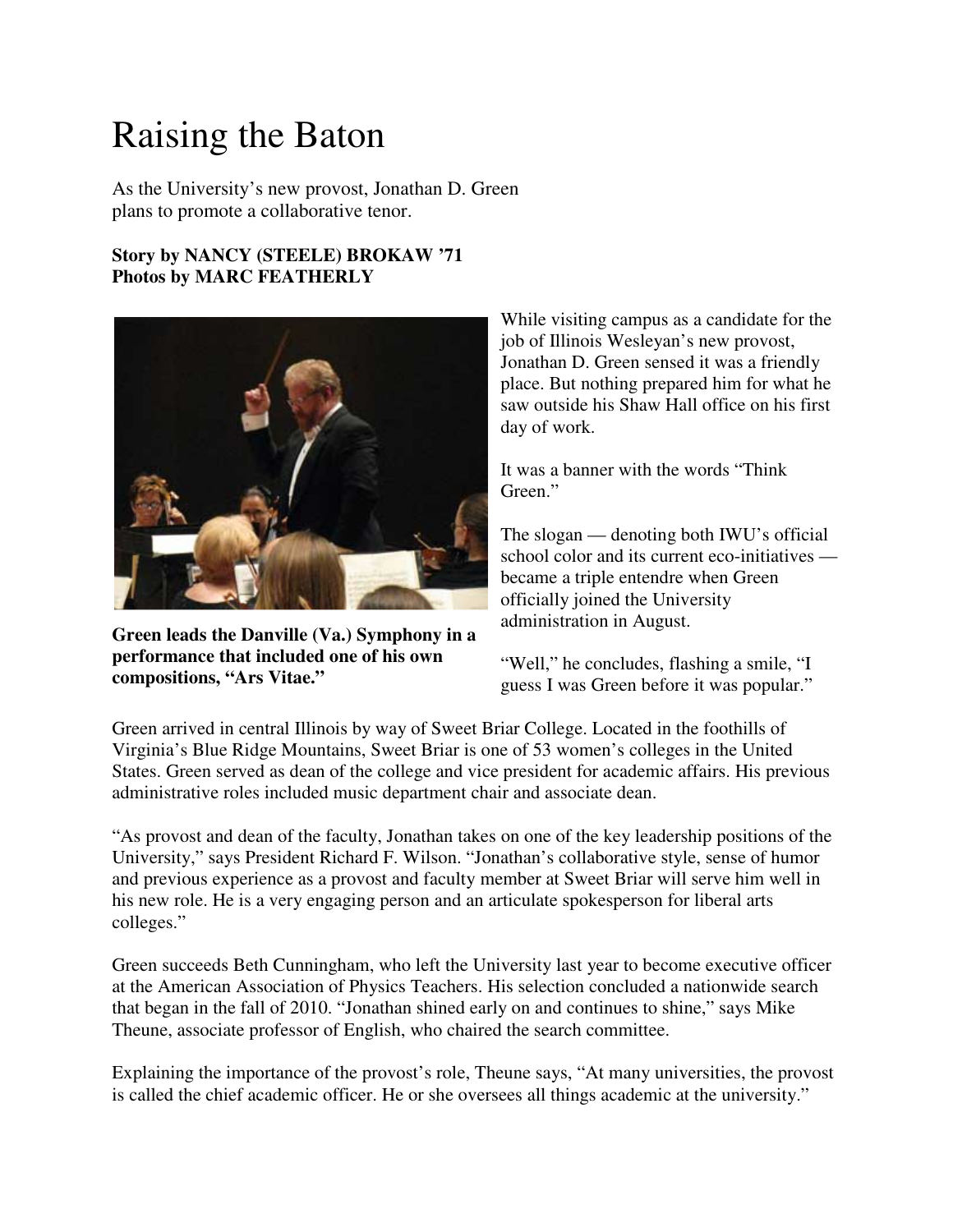The provost works primarily with the faculty and the curriculum but also with students, alumni, administrators and the community. For all of that, Green says, he's been in training most of his life.

Green grew up in the wine country of upstate New York, near the vineyards of both Welch's and Mogen David. Lake Erie was literally in his backyard. Early on, Green says he knew he wanted to be an academic. He earned a bachelor's degree in music from the State University of New York at Fredonia in 1985. "I spent my undergraduate days in a practice room," Green jokes, "and I've been trying to catch up ever since." He studied voice and composition at the University of Massachusetts Amherst, where he received a master's degree. At the University of North Carolina at Greensboro, he

earned a doctorate in conducting as a University Excellence Fellow.

Joining Sweet Briar's music faculty in 1996, Green received the college's Award for Teaching Excellence in 1999. As an administrator, many of his efforts focused on developing programs and study-abroad opportunities, expanding external support for faculty and integrating the career center and advising process.

Green says he and Lynn Buck — his wife of 23 years and a fellow musician were attracted to Illinois Wesleyan for many reasons. "I've known people connected to this university



**Green appreciates faculty creative and research endeavors. "When someone says 'I need time to write,' I understand. Part of my job is to help faculty balance scholarship and professional development within their workload."**

for many years and it's been on my radar screen," he says. "We were attracted to the location and the size of the school."

"Illinois Wesleyan has been a blend of preprofessional schools [art, music, theatre and nursing] and a liberal arts college for a very long time, and that's rare," Green continues. "Here we can see how all the intellectual enterprises are interconnected. The combination allows for all areas to enrich each other — plus, it should provide lots of opportunities for faculty development."

Long before Green was making academic policy at Sweet Briar, he was making music.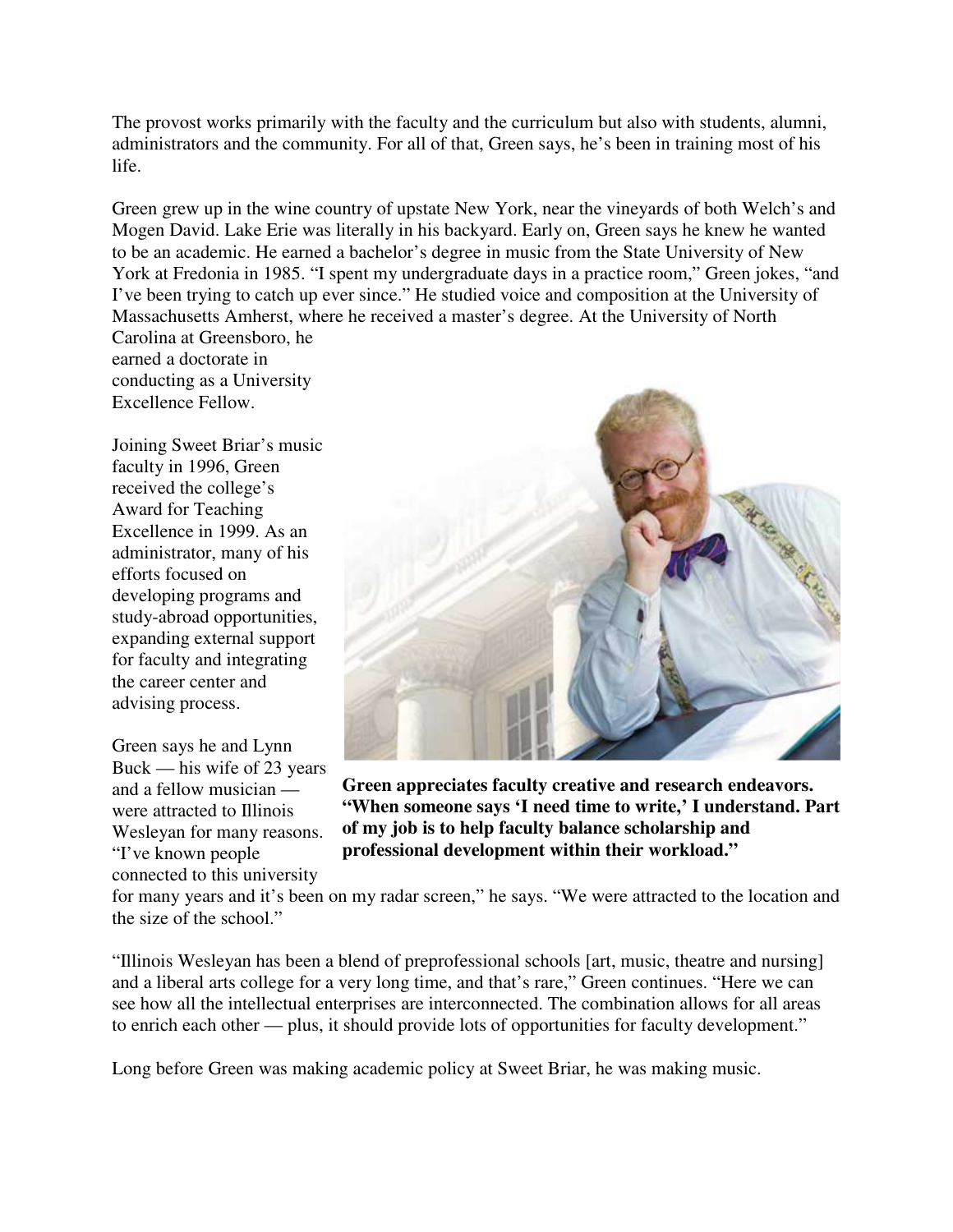An award-winning composer, Green has written seven symphonies and three piano concertos, as well as songs, choral works and chamber music for all conventional instruments. Also active as a conductor, he served as the Danville (Va.) Symphony Orchestra's interim music director and as the Greensboro (N.C.) Symphony Youth Orchestra's co-conductor. As a musical scholar, he's written six reference books for conductors.

Although he knows his responsibilities as IWU provost will fill his days, Green plans to make time for his music. "Composing is just part of who I am," he says. "An advantage to what I do is that I can sit down at the kitchen table at 10 at night and grab my pencil and put dots on paper."

Theune sees a connection between Green's music background and the skills required to be an effective provost. A conductor, or a provost, Theune says, "needs to be at once precise but also convey the spirit that everyone is commonly working toward. It's about management; we see flair, drama, and vivaciousness but underneath is a real managerial style and feel for leadership."

Green also sees a connection. From conducting, for example, he says has learned time management skills (rehearsal time is precious), strategic planning, triage (prioritizing what must be fixed first), listening (musicians listen in complex ways) and the most transposable skill of all, he says: learning to "let your players play."



**Green and President Richard F. Wilson backstage prior to the fall President's Convocation**.

"A university is a rare enterprise," Green observes. "On the one hand, a university fits the business model, with a budget, a board of trustees, regulatory requirements and so forth. But, because of the nature of a university, a lot is governed by the employees — a whole collection of decisions is determined by the professors. And I think 200 well-informed professionals can make better decisions than two or three, so my job is to help facilitate the decision-making process and then provide an interface with the administration and other entities to make things happen."

As a composer and scholar, Green also understands "the importance of creative endeavors and scholarly research," he says. "When someone says 'I need time to write,' I understand. Part of my job is to help faculty

balance scholarship and professional development within their workload.

"At universities like Illinois Wesleyan," Green continues, "those who teach are also practitioners. … For example, the best teacher of music is a good musician. A lot of the best instruction comes from experience, not just theory."